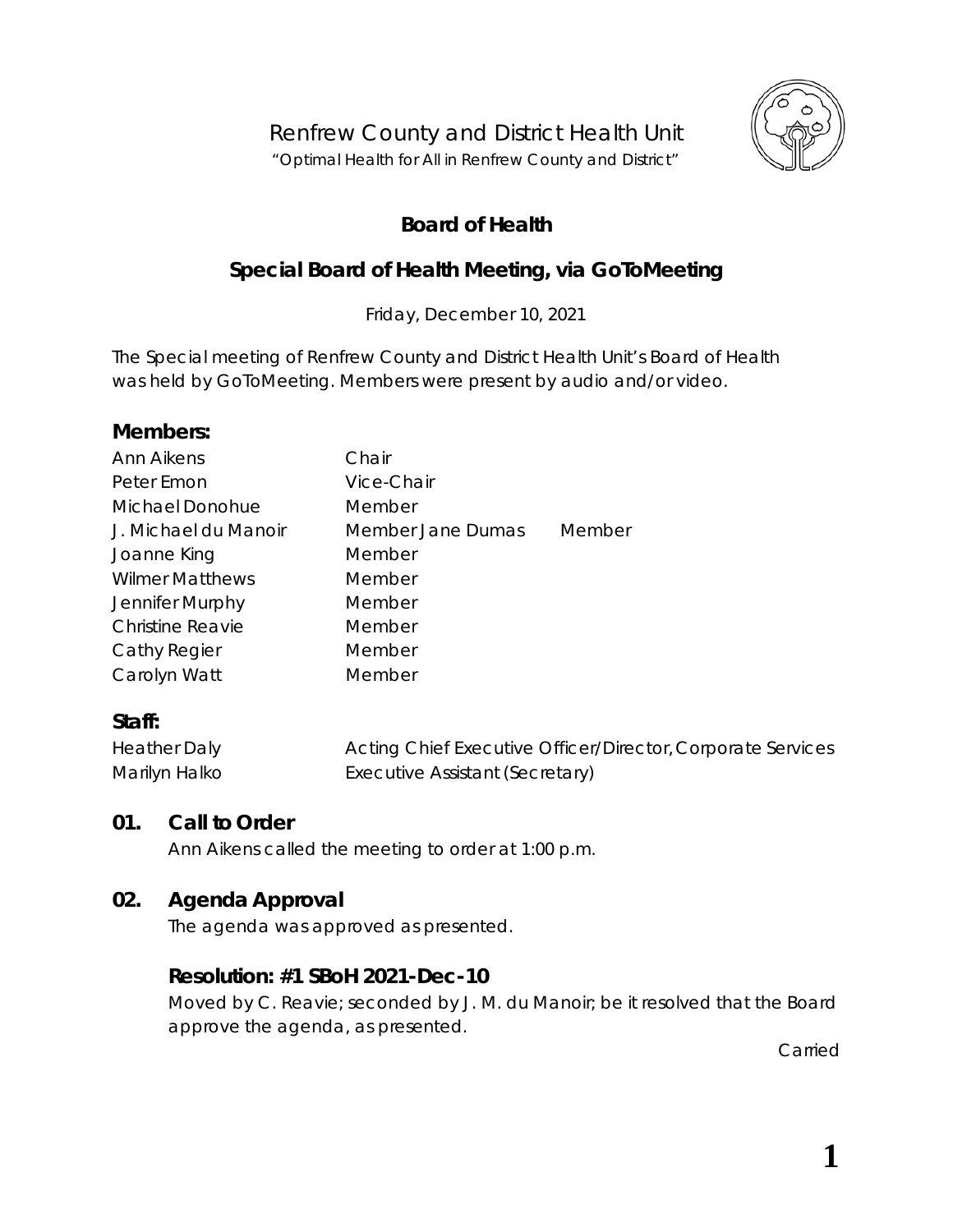## **03. Declarations of Conflict ofInterest**

There were no declarations of conflict of interest.

#### **04. Delegations**

There were no delegations.

### **05. Minutes of Previous Meetings (Approval)**

a. Regular Board Meeting Minutes 2021-Nov-30 The meeting minutes were approved for Tuesday, November 30, 2021, as amended.

In the first paragraph on page three, accessing was amended to assessing.

## **Resolution: #2 SBoH 2021-Dec-10**

Moved by J. King; seconded by C. Watt; be it resolved that the Board approve the meeting minutes from the Regular Board meeting held on Tuesday, November 30, 2021, as amended.

Carried

#### **06. Business Arising**

a. Action List—2021-Nov-30 All items from the updated *[Action List—2021-Nov-30](https://www.rcdhu.com/wp-content/uploads/2022/01/Action-List-Regular-BoH-Meeting-2021-Nov-30-DRAFT.pdf)* Regular Board Meeting were completed or deferred to a later date.

Chair Aikens reported that she met with the Warden Robinson on December 1, 2021 and discussed ways to improve communication between the County of Renfrew and RCDHU. The discussion was positive and productive.

The Chair, also, extended congratulations, on behalf of the Board, to the ten RCDHU Staff Members receiving Long Service Awards:

- 35 years—one recipient
- 30 years—one recipient
- 20 years—one recipient
- 15 years—one recipient
- ten years—one recipient
- five years—five recipients.

Chair Aikens acknowledged that the Board is grateful for the service of the seven 2021 RCDHU retirees. They will receive a retirement plaque from the Board.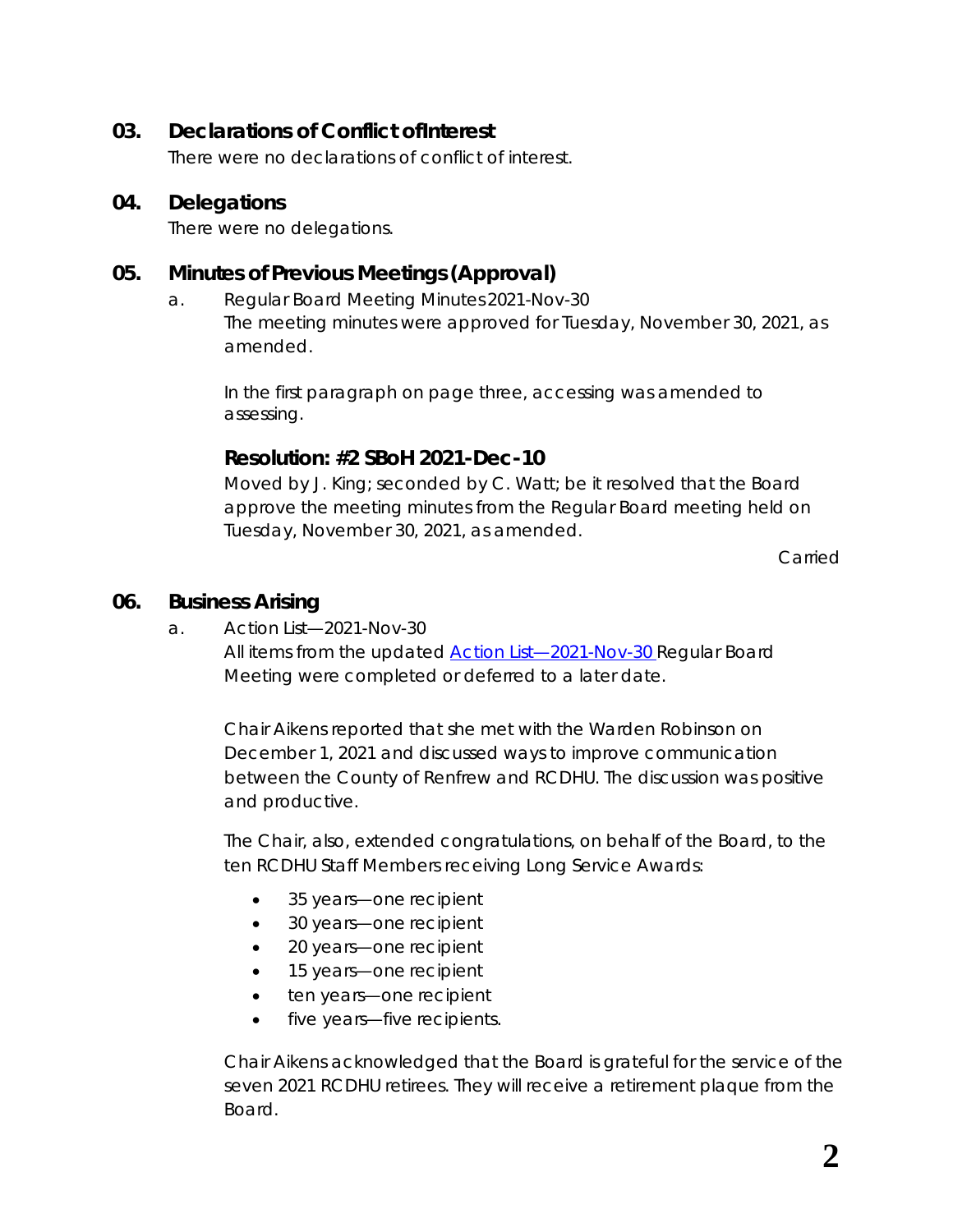#### **07. Correspondence**

There was no correspondence.

#### **08. Staff Reports**

There were no staff reports.

#### **09. Board Committee Reports**

a. Resources

J. M. du Manoir, Resources Committee Chair, presented the following report to the Board:

• *[Resources Committee Board](https://www.rcdhu.com/wp-content/uploads/2022/01/09.-a.-1-Resources-Committee-Board-Report-2021-Dec-06.pdf) Report.*

## **Resolution: #3 SBoH 2021-Dec-10**

Moved by J. M. du Manoir; seconded by C. Watt; be it resolved that the Resources Committee Resolutions Item #2. "2022 Obligated Municipal Levy Report—Report on Municipal Funding Requirement" be severed from the Committee Report and be considered separately

Carried

Chair du Manoir presented all other items on the Report.

The Board Chair reviewed each report item and called for questions.

A Board Member asked for clarification of FP03 item 3.

## **Resolution: #4 SBoH 2021-Dec-10**

Moved by J. M. du Manoir; seconded by W. Matthews; be it resolved that Board accept the Resources Committee Board Report, with the exception of the severed resolution.

Carried

The Board discussed the *[2022 Obligated Municipal Levy Report](https://www.rcdhu.com/wp-content/uploads/2022/01/09.-a.-iv.-2022-Obligated-Municipal-Funding-Report.pdf)* in detail.

The following small amendments were agreed to by consensus: the addition of (Algonquin Park) after Unorganized Territories; *Municipal Levy History* that included the years from 1987 to 2022; the names of the health units referred to in the environmental scan, be included if permitted.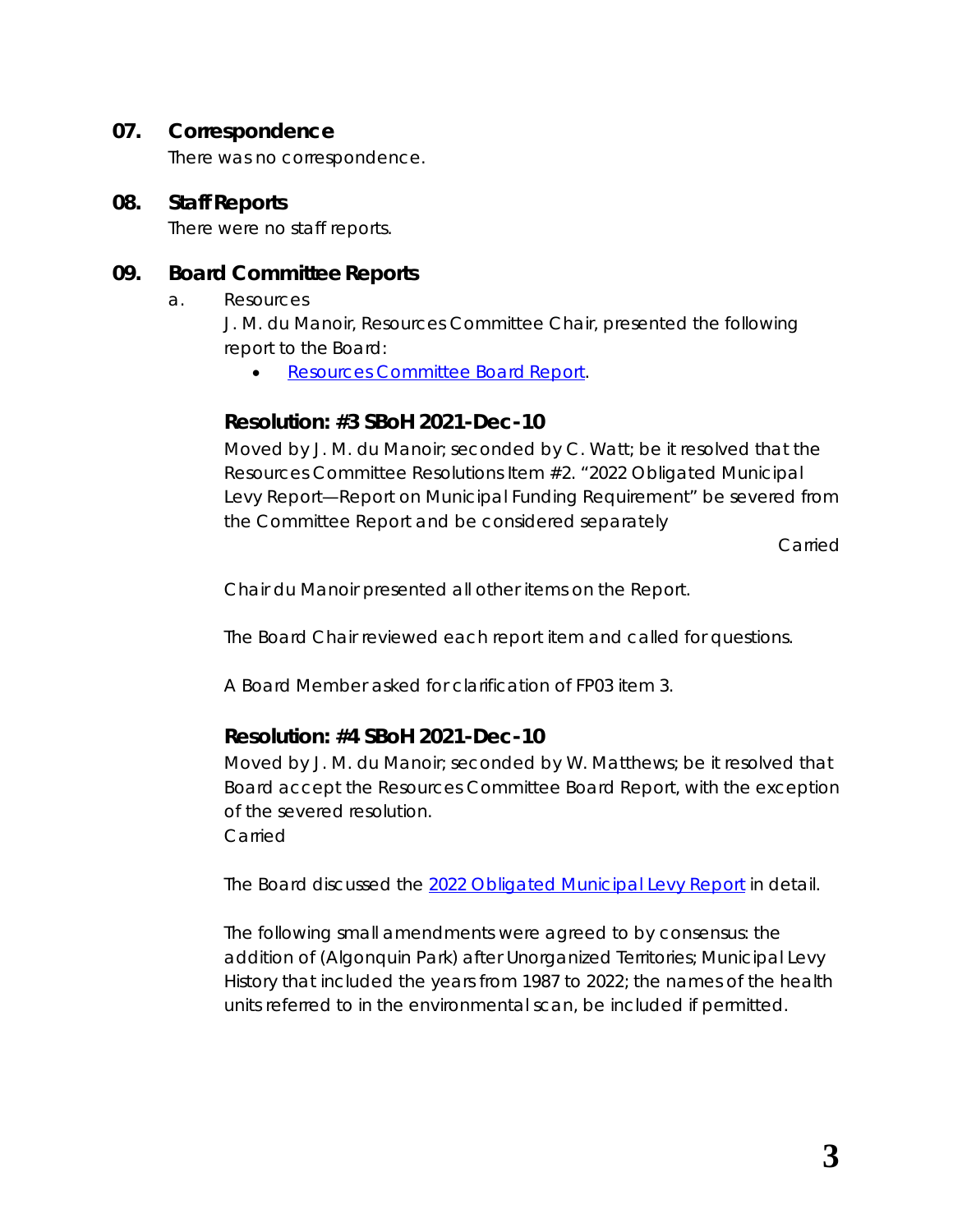## **Resolution: #5 SBoH 2021-Dec-10**

Moved by J. M. du Manoir; seconded by C. Reavie; be it resolved that Board approve the 2022 Obligated Municipal Levy Report, as amended.

Carried

#### **10. By-Laws**

There were no by-laws.

#### **11. New Business**

There was no new business.

#### **12. Notice of Motion**

There was no notice of motion.

#### **13. Closed**

There was no closed meeting.

#### **14. Date of Next Meetings**

The dates of the next meetings are as follows:

- Inaugural Meeting—Tuesday, January 11, 2022, at 1:00 p.m.
- Regular Board of Health Meeting—Tuesday, January 25, 2022, 10:00a.m.
- or at the call of the Chair.

Chair Aikens wished everyone a happy, safe and peaceful holiday, acknowledging that it has been a very trying year because of COVID-19, yet 2021 included the successful completion and move to the new RCDHU building location.

The Chair expressed gratitude to RCDHU Staff, Dr. Cushman and H. Daly for their resilience during the pandemic. Through a collaborative effort, RCDHU completed more vaccine delivery and immunization, than at any time in its history.

#### **15. Adjournment**

## **Resolution: #6 SBoH 2021-Dec-10**

Moved by J. Dumas; seconded by J. King; be it resolved that the Special Board of Health meeting be adjourned at 1:36 p.m.

Carried